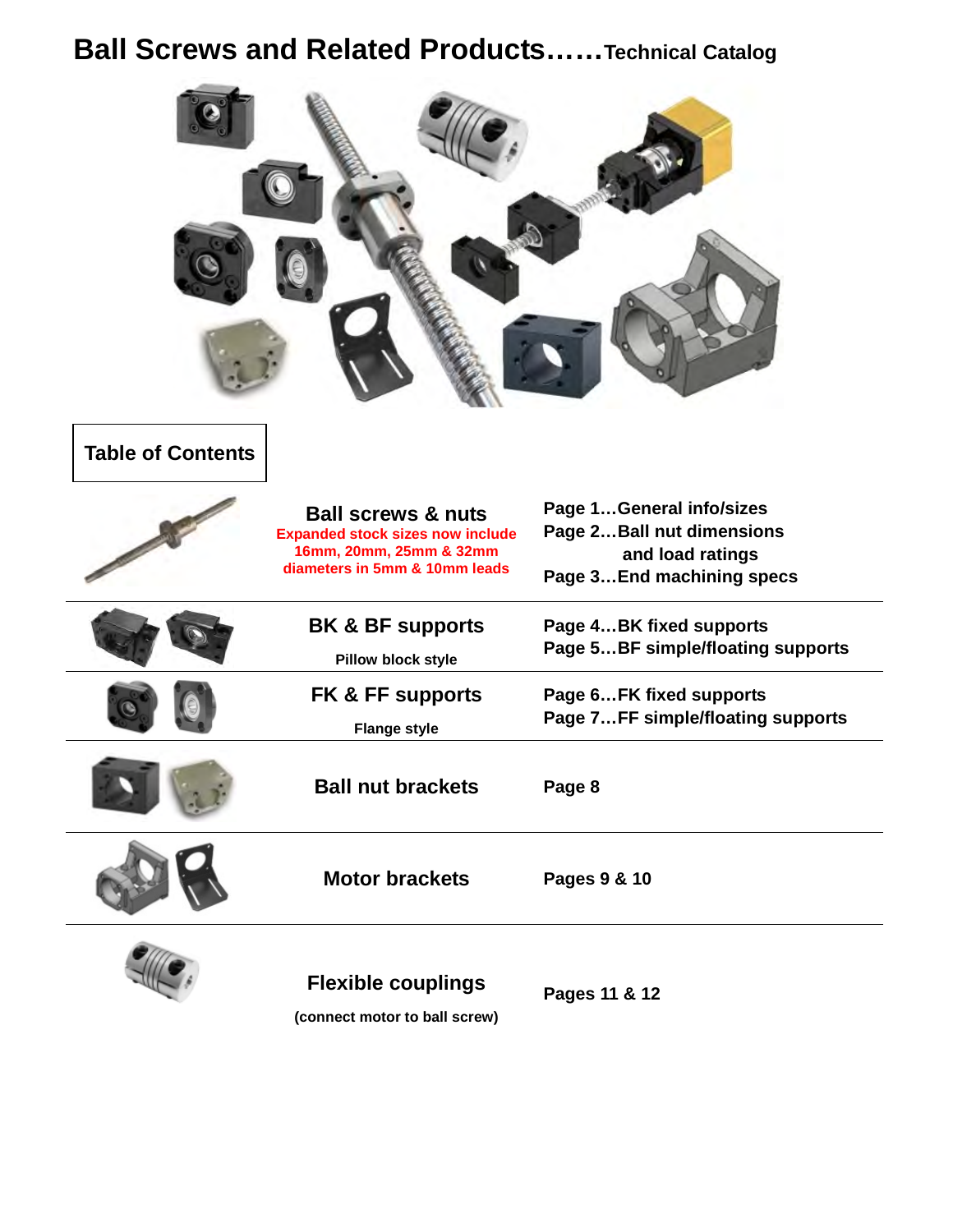## **Precision Rolled Ball Screws**



### **Typical part number: BSFU1605-0350-FS**

 **BSFU16 = Our ball nut identifier and diameter (in mm)**

 **05 = Lead for screw in mm (one turn moves nut this many mm)** 

 **0350 = Overall length of screw in mm (end to end)** 

 **FS = Fixed & Simple end machining** 

### **Our stock program includes these parts/sizes**

| <b>BSFU1605-0350-FS</b> | <b>BSFU1610-0350-FS</b> | <b>BSFU2005-0500-FS</b> | <b>BSFU2505-0500-FS</b> | <b>BSFU3205-0500-FS</b> |
|-------------------------|-------------------------|-------------------------|-------------------------|-------------------------|
| <b>BSFU1605-0450-FS</b> | <b>BSFU1610-0450-FS</b> | <b>BSFU2005-0750-FS</b> | <b>BSFU2505-0750-FS</b> | <b>BSFU3205-0750-FS</b> |
| <b>BSFU1605-0550-FS</b> | <b>BSFU1610-0550-FS</b> | <b>BSFU2005-1000-FS</b> | <b>BSFU2505-1000-FS</b> | <b>BSFU3205-1000-FS</b> |
| <b>BSFU1605-0650-FS</b> | <b>BSFU1610-0650-FS</b> | <b>BSFU2005-1500-FS</b> | <b>BSFU2505-1500-FS</b> | <b>BSFU3205-1500-FS</b> |
| <b>BSFU1605-0750-FS</b> | <b>BSFU1610-0750-FS</b> | <b>BSFU2005-2000-FS</b> | <b>BSFU2505-2000-FS</b> | <b>BSFU3205-2000-FS</b> |
| <b>BSFU1605-0850-FS</b> | <b>BSFU1610-0850-FS</b> | <b>BSFU2010-0500-FS</b> | <b>BSFU2510-0500-FS</b> | <b>BSFU3210-0500-FS</b> |
| <b>BSFU1605-0950-FS</b> | <b>BSFU1610-0950-FS</b> | <b>BSFU2010-0750-FS</b> | <b>BSFU2510-0750-FS</b> | <b>BSFU3210-0750-FS</b> |
| <b>BSFU1605-1150-FS</b> | <b>BSFU1610-1150-FS</b> | <b>BSFU2010-1000-FS</b> | <b>BSFU2510-1000-FS</b> | <b>BSFU3210-1000-FS</b> |
| <b>BSFU1605-1350-FS</b> | <b>BSFU1610-1350-FS</b> | <b>BSFU2010-1500-FS</b> | <b>BSFU2510-1500-FS</b> | <b>BSFU3210-1500-FS</b> |
| <b>BSFU1605-1550-FS</b> | <b>BSFU1610-1550-FS</b> | <b>BSFU2010-2000-FS</b> | <b>BSFU2510-2000-FS</b> | <b>BSFU3210-2000-FS</b> |

### **Contact us for custom screws of any size, length, lead & material grade!**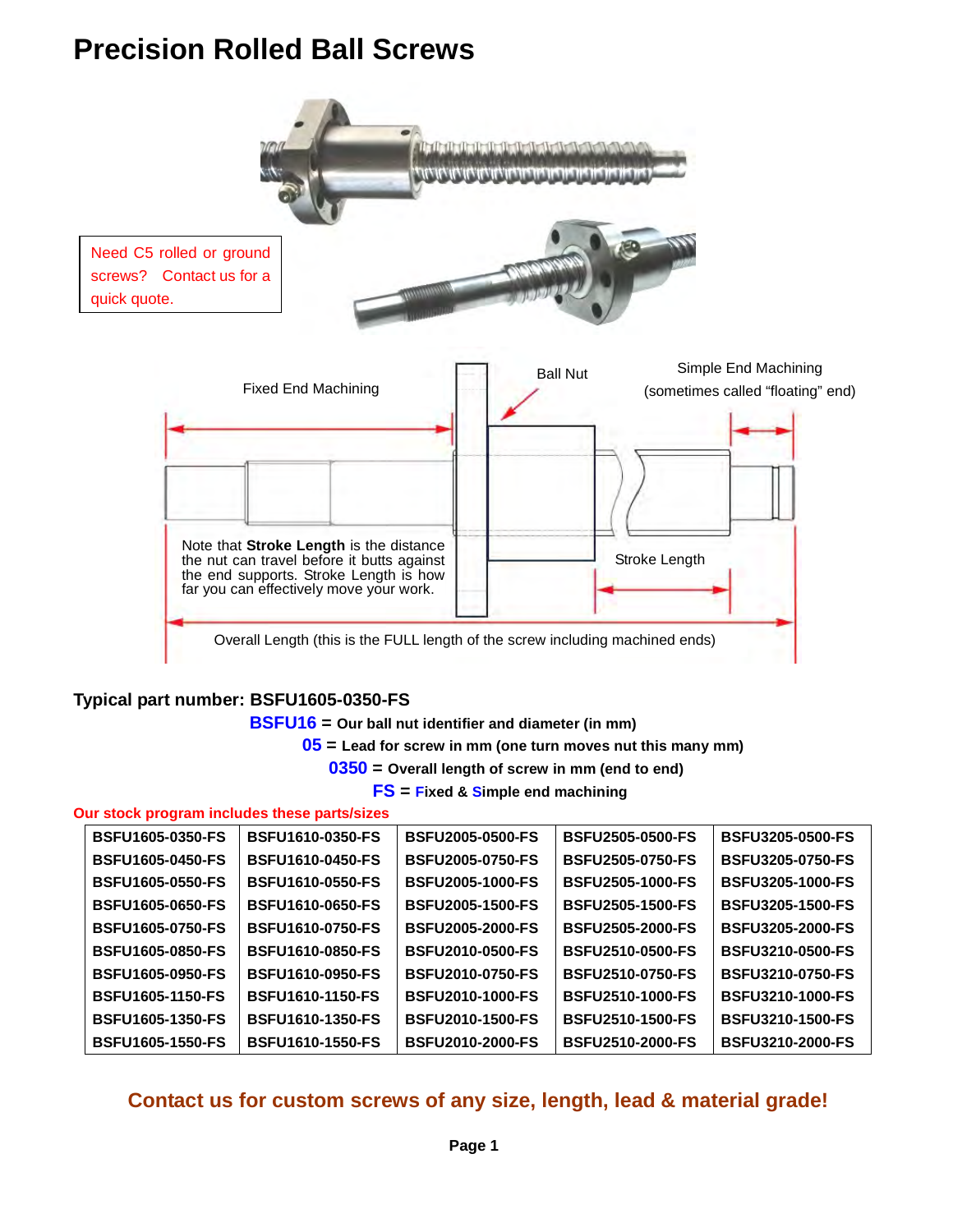## **Ballnut/Ball Screw Tech Data**



**Note: Ball nuts are supplied with non-removable flange as shown. Other styles available.** 

| <b>Material</b>                                                                                                      | Dia. |      | Ball  |                |                |                |          |                         |    | Oil            | # of            | Dyn.   | Sta. kgf | Rigidity |
|----------------------------------------------------------------------------------------------------------------------|------|------|-------|----------------|----------------|----------------|----------|-------------------------|----|----------------|-----------------|--------|----------|----------|
| Type                                                                                                                 | d    | Lead | Dia.  | $\overline{D}$ | $\overline{A}$ | B              | W X      |                         | Н  | Q              | <b>Circuits</b> | kgf Ca | Coa      | Kgf/um K |
| <b>BSFU1605</b>                                                                                                      | 16   | 5    | 3.175 |                | 28∥48∥         |                |          | 10 50 38 5.5            | 40 | M <sub>6</sub> | 4               | 1380   | 3052     | 32       |
| <b>BSFU1610</b>                                                                                                      | 16   | 10   | 3.175 |                | 28 48          |                | 10 44 38 | 5.5 <sub>1</sub>        | 40 | M <sub>6</sub> | 3               | 1103   | 2401     | 26       |
| <b>BSFU2005</b>                                                                                                      | 20   | 5    | 3.175 |                |                |                |          | 36  58  10  51  47  6.6 | 44 | M <sub>6</sub> | 4               | 1551   | 3875     | 39       |
| BSFU2010                                                                                                             | 20   | 10   | 3.175 |                | I361581        |                |          | 10 44 47 6.6            | 44 | M <sub>6</sub> | 3               | 1516   | 3833     | 21       |
| <b>BSFU2505</b>                                                                                                      | 25   | 5    | 3.175 |                | 40 62          |                |          | $10$ 51 51 6.6          | 48 | M <sub>6</sub> | 4               | 1724   | 4904     | 45       |
| <b>BSFU2510</b>                                                                                                      | 25   | 10   | 4.762 |                | 40 62          |                |          | 12 85 51 6.6            | 48 | M <sub>6</sub> | 4               | 2954   | 7295     | 50       |
| <b>BSFU3205</b>                                                                                                      | 32   | 5    | 3.175 |                | 50    80       |                | 12 52 65 | 9                       | 62 | M <sub>6</sub> | 4               | 1922   | 6343     | 54       |
| <b>BSFU3210</b>                                                                                                      | 32   | 10   | 6.35  |                |                | 50 80 12 90 65 |          | 9                       | 62 | M <sub>6</sub> | 4               | 4805   | 12208    | 61       |
| Mostock various longths in ALL sizes shown above Pofer to nage 1 of this decument for list of stocked sizes. Special |      |      |       |                |                |                |          |                         |    |                |                 |        |          |          |

We stock various lengths in ALL sizes shown above. Refer to page 1 of this document for list of stocked sizes. Special sizes also available in these materials and many others with 2-3 week lead time. Rolled screws. Ground screws. Just about any diameter and lead you could need. Just ask us for a quick, no-obligation quote.



**Precision Rolled Screw Runout:** +/- 0.050/300mm or 0.002"/12".

**Ballnut:** Single ballnut with anti-backlash defined as <0.015mm or <0.0006".

**Note: Our standard ball screws and most of our custom screws are supplied with the "BSFU" style ball nut.** This is a very common design of ball nut which also carries this designation: Type DIN 69051. The ball nuts we provide are individually loaded and matched to screws for longer life and better performance.

With other sizes/leads, other ball nut styles may be utilized. We will advise you about the type of ball nut available for a given size at the time of quote.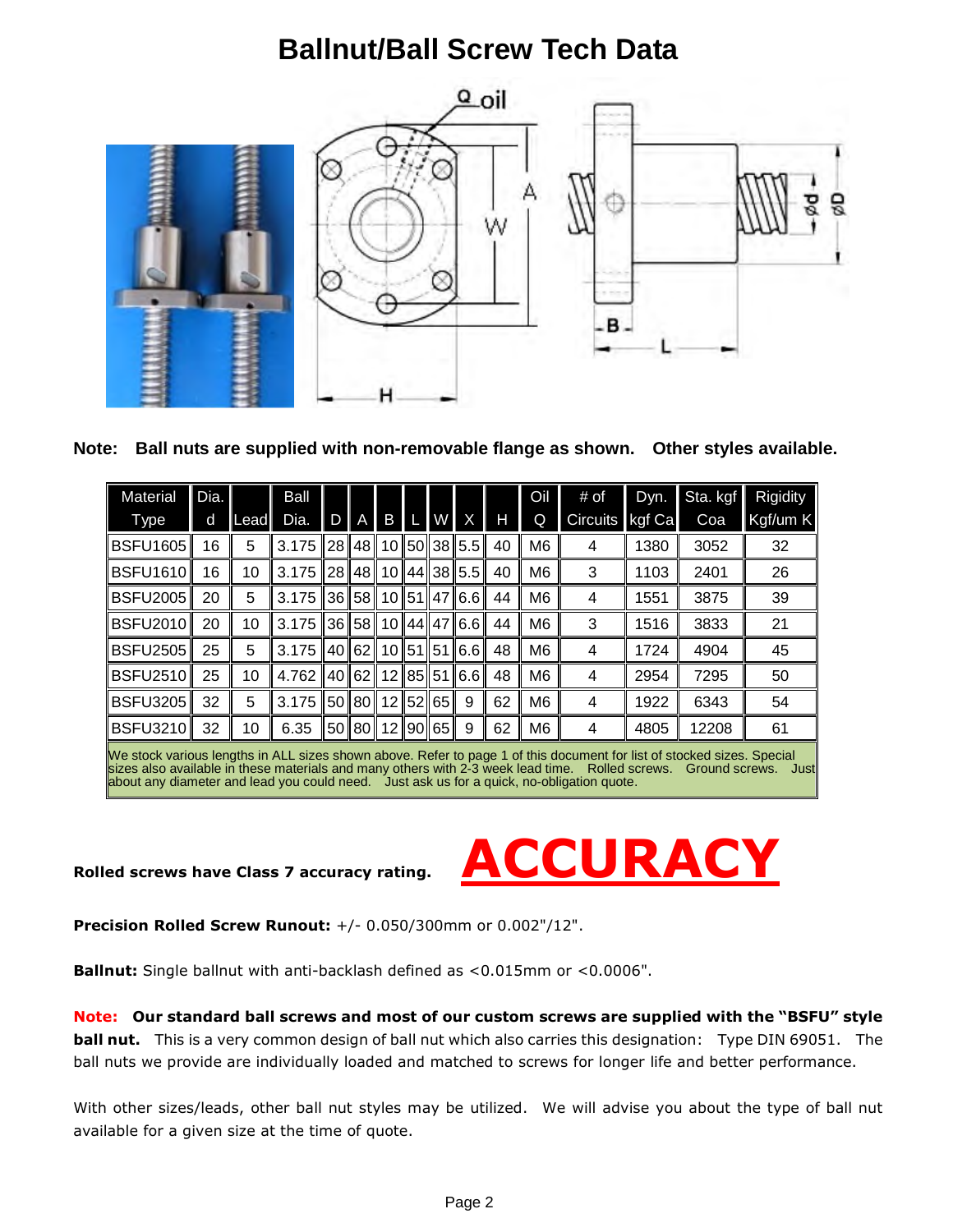## **Typical/Recommended End Machining**

### **"A" Type Fixed End (BK/WBK style mount)**



**Important note:** In some cases slightly different machining is required on the fixed end depending on whether you are using a BK mount or WBK mount. Before we can provide a custom screw, we MUST know how you intend to support the ball screw.

### All dimensions in MM

| <b>Support PN</b> | Screw Ø  | Bearing Ø | Motor Coupling |    |    |                     |    |
|-------------------|----------|-----------|----------------|----|----|---------------------|----|
|                   | d        | A         | B              | Е  | F  | M                   | S  |
| <b>BK10/FK10*</b> | 12/14/15 | 10        | 8              | 36 | 15 | M <sub>10</sub> x 1 | 16 |
| <b>BK12/FK12*</b> | 14/15/16 | 12        | 10             | 36 | 15 | $M12 \times 1$      | 14 |
| <b>BK15</b>       | 18/20    | 15        | 12             | 40 | 20 | M <sub>15</sub> x 1 | 12 |
| <b>FK15*</b>      | 18/20    | 15        | 12             | 47 | 20 | $M15 \times 1$      | 12 |
| <b>BK20</b>       | 25/28    | 20        | 17             | 53 | 25 | M20 x 1             | 15 |
| $F20*$            | 25/28    | 20        | 17             | 62 | 25 | M20 x 1             | 15 |
| <b>BK25</b>       | 32/36    | 25        | 20             | 65 | 30 | M25 x 1.5           | 18 |
| <b>FK25*</b>      | 32/36    | 25        | 20             | 76 | 30 | $M25 \times 1.5$    | 18 |
| <b>BK30/FK30*</b> | 36/40    | 30        | 25             | 72 | 38 | M30 x 1.5           | 25 |
| <b>BK35</b>       | 45       | 35        | 30             | 81 | 45 | M35 x 1.5           | 28 |
| <b>BK40</b>       | 50       | 40        | 35             | 93 | 50 | M40 x 1.5           | 35 |

\*Note that some manufacturers refer to their flange type fixed end supports as "FK" style and others call them "WBK" style Our provider uses the FK designation.



While BK and BF end supports are shown in this illustration, the same machining works with WBK/WBF.

### **"B" Type Simple End (for BF & FF style mount)**

| Support PN        |            | Bearing |    |      | <b>Snap Ring Flute</b> |      |
|-------------------|------------|---------|----|------|------------------------|------|
|                   | Screw Ø    | Ø       |    |      |                        |      |
|                   | d          | A       | E. | B    | F                      | G    |
| <b>BF10/FF10*</b> | 12/14/15   | 8       | 10 | 7.6  | 7.9                    | 0.9  |
| <b>BF12/FF12*</b> | 14/15/16   | 10      | 11 | 9.6  | 9.15                   | 1.15 |
| <b>BF15/FF15*</b> | 18/20      | 15      | 13 | 14.3 | 10.15                  | 1.15 |
| <b>BF20/FF20*</b> | 25 thru 30 | 20      | 19 | 19   | 15.35                  | 1.35 |
| <b>BF25/FF25*</b> | 28 thru 36 | 25      | 20 | 23.9 | 16.35                  | 1.35 |
| <b>BF30/FF30*</b> | 36/40      | 30      | 21 | 28.6 | 17.75                  | 1.75 |
| <b>BF35</b>       | 40/45      | 35      | 22 | 33   | 18.75                  | 1.75 |
| <b>BF40</b>       | 50         | 40      | 23 | 38   | 19.75                  | 1.95 |

\*Note that some manufacturers refer to their flange type simple end supports as "FF" style and others call them "WBF" style Our provider uses the FF designation.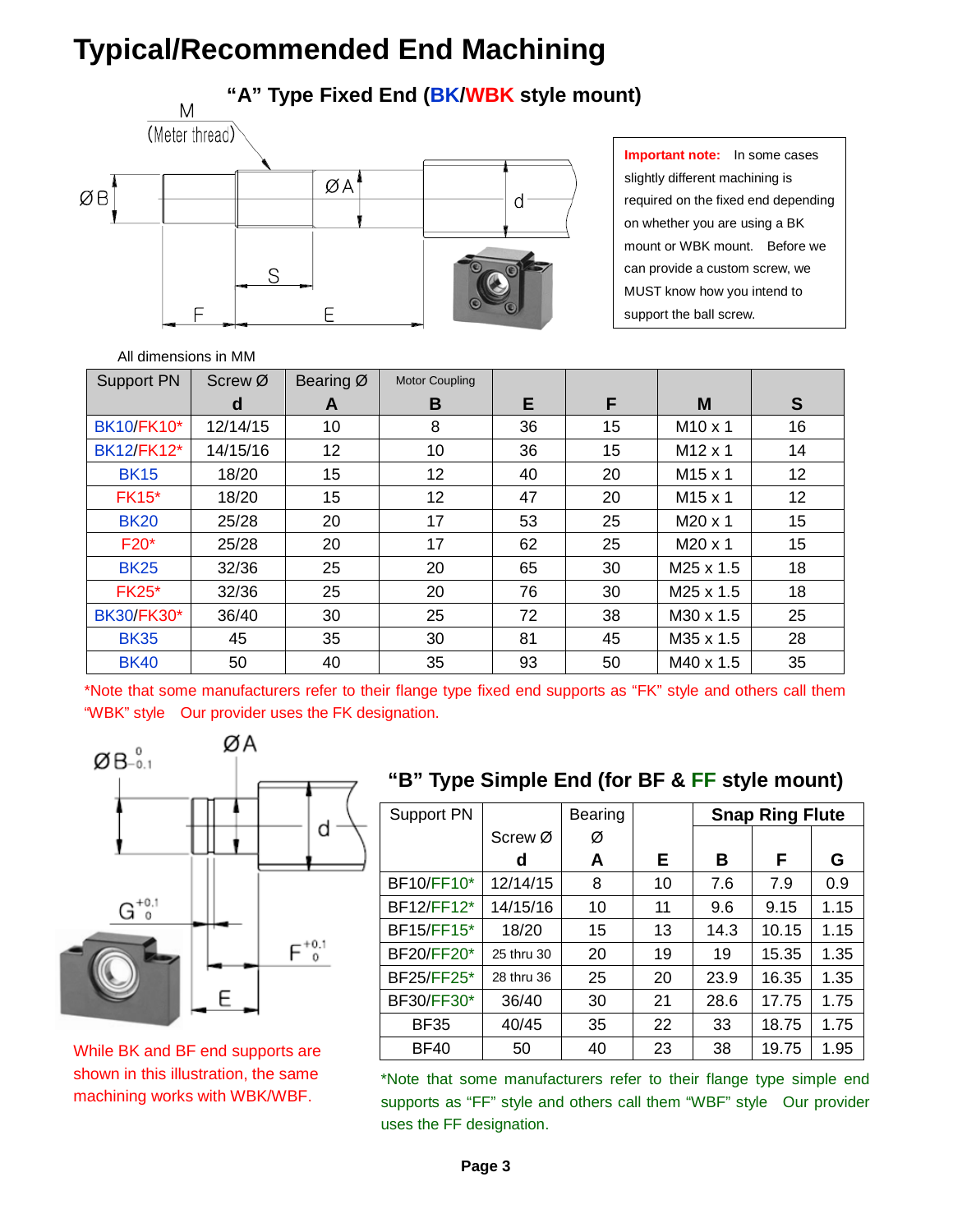

Dimensions in MM

| Model       | D1 |    | L1 | L2   | L <sub>3</sub>    | B   | <b>B1</b> | н   | H1   | b  | Е  | h  | P   | С1 | C2 | d2  | х    |      |      |    | M              |
|-------------|----|----|----|------|-------------------|-----|-----------|-----|------|----|----|----|-----|----|----|-----|------|------|------|----|----------------|
| <b>BK10</b> | 10 | 25 | 6  | 29.5 | 5                 | 60  | 34        | 39  | 32.5 | 30 | 15 | 22 | 46  | 13 | 6  | 5.5 | 6.3  | 10.5 | 5    | 16 | M <sub>3</sub> |
| <b>BK12</b> | 12 | 25 | 6  | 29.5 | 5                 | 60  | 34        | 42  | 32.5 | 30 | 18 | 25 | 46  | 13 | 6  | 5.5 | 6.3  | 10.5 | 5.5  | 19 | M <sub>3</sub> |
| <b>BK15</b> | 15 | 27 | 6  | 32   | 6                 | 70  | 38        | 47  | 38   | 35 | 18 | 28 | 54  | 15 | 6  | 5.5 | 6.3  | 10.5 | 6.5  | 22 | M <sub>3</sub> |
| <b>BK17</b> | 17 | 35 | 10 | 44   |                   | 86  | 48        | 63  | 55   | 43 | 28 | 39 | 68  | 19 | 8  | 6.6 | 8.7  | 14   | 8.6  | 24 | M4             |
| <b>BK20</b> | 20 | 35 | 6  | 43   | 8                 | 88  | 50        | 59  | 50   | 44 | 22 | 34 | 70  | 19 | 8  | 6.6 | 8.7  | 14   | 8.5  | 30 | M4             |
| <b>BK25</b> | 25 | 42 | 6  | 54   | 9                 | 106 | 62        | 79  | 70   | 53 | 33 | 48 | 85  | 22 | 10 | 9   | 10.7 | 17.5 | 10.5 | 35 | M <sub>5</sub> |
| <b>BK30</b> | 30 | 45 | 6  | 61   | 9                 | 128 | 74        | 88  | 78   | 64 | 33 | 51 | 102 | 23 | 11 | 11  | 13.7 | 20   | 13   | 40 | M <sub>6</sub> |
| <b>BK35</b> | 35 | 50 | 10 | 67   | $12 \overline{ }$ | 140 | 86        | 95  | 79   | 70 | 35 | 52 | 114 | 26 | 12 | 11  | 13.7 | 20   | 13   | 50 | M <sub>8</sub> |
| <b>BK40</b> | 40 | 61 | 10 | 76   | 15                | 160 | 98        | 109 | 90   | 80 | 37 | 60 | 130 | 33 | 14 | 14  | 17.7 | 26   | 17.5 | 50 | M <sub>8</sub> |

Note: BK mounts come complete with bearing spacer bushings and locking nut. Locking nut may be supplied with separate brass inserts or other design to protect threads when set screws are tightened See exploded diagram below for typical components.



### **Load Ratings/Speed Information**

|             | Static Load | Dynamic    | Max Speed |
|-------------|-------------|------------|-----------|
| Model       | (kgf)       | Load (kgf) | (rpm)     |
| <b>BK10</b> | 266         | 133        | 16,800    |
| <b>BK12</b> | 305         | 153        | 15,400    |
| <b>BK15</b> | 350         | 175        | 13,300    |
| <b>BK17</b> | 610         | 305        | 11,200    |
| <b>BK20</b> | 670         | 335        | 10,500    |
| <b>BK25</b> | 1,050       | 525        | 8,400     |
| <b>BK30</b> | 1,510       | 755        | 7,000     |
| <b>BK35</b> | 1,870       | 1,202      | 4,200     |
| <b>BK40</b> | 2.340       | 1.504      | 3.710     |

Note that set screws/inserts inclued with fixed supports are sometimes supplied as a single unit where a brass protective tip is integrated into the set screw or securing nut is of special design to protect threads.

**Page 4**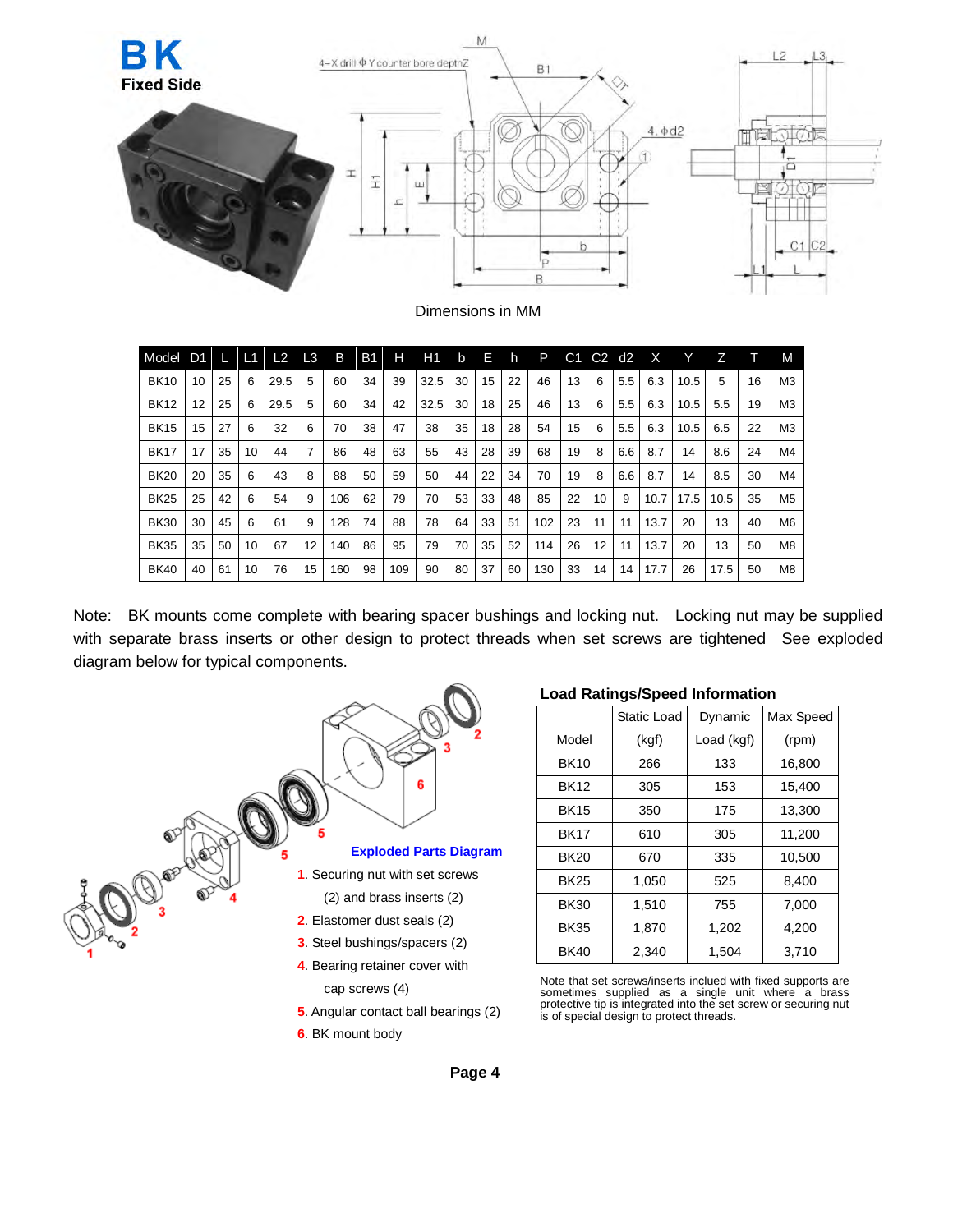



Dimensions in MM

|              |     |     |    |     |     |     |                |    |      |      |      |    |    |         | <b>Snap</b>     |
|--------------|-----|-----|----|-----|-----|-----|----------------|----|------|------|------|----|----|---------|-----------------|
| <b>Model</b> | øD1 | Α   |    | B   | C   | Н   | H <sub>1</sub> | E  | Χ    | Y    | z    | N  | h  | P       | Ring            |
| <b>BF10</b>  | 8   | 60  | 20 | 46  | 34  | 39  | 32.5           | 30 | 6.3  | 10.8 | 5    | 15 | 22 | $5.5\,$ | S08             |
| <b>BF12</b>  | 10  | 60  | 20 | 46  | 34  | 43  | 32.5           | 30 | 6.3  | 10.8 | 5.5  | 18 | 25 | $5.5\,$ | S <sub>10</sub> |
| <b>BF15</b>  | 15  | 70  | 20 | 54  | 40  | 48  | 38             | 35 | 6.3  | 11   | 6.5  | 18 | 28 | $5.5\,$ | S <sub>15</sub> |
| <b>BF17</b>  | 17  | 86  | 23 | 68  | 50  | 64  | 55             | 43 | 8.7  | 14   | 8.6  | 28 | 39 | 6.6     | S <sub>17</sub> |
| <b>BF20</b>  | 20  | 88  | 26 | 70  | 52  | 60  | 50             | 44 | 8.7  | 14   | 8.6  | 22 | 34 | 6.6     | S20             |
| <b>BF25</b>  | 25  | 106 | 30 | 85  | 64  | 80  | 70             | 53 | 10.7 | 10.7 | 11   | 33 | 48 | 9       | S <sub>25</sub> |
| <b>BF30</b>  | 30  | 128 | 32 | 102 | 76  | 89  | 78             | 64 | 13.7 | 13.7 | 13   | 33 | 51 | 11      | S30             |
| <b>BF35</b>  | 35  | 140 | 32 | 114 | 88  | 96  | 79             | 70 | 13.7 | 13.7 | 13   | 35 | 52 | 11      | S35             |
| <b>BF40</b>  | 40  | 160 | 37 | 130 | 100 | 110 | 90             | 80 | 17.7 | 17.7 | 17.7 | 37 | 60 | 14      | S40             |

Note: BF mounts are supplied with circlip to secure ball screw to bearing. Ball bearing may be packaged separately in sealed package, but it simply slides into the housing without the need for tools or special skills.



### **Exploded Parts Diagram**

- **1**. Circlip/snap ring retaining fastener
- **2**. Sealed ball bearing
- **3**. BF mount body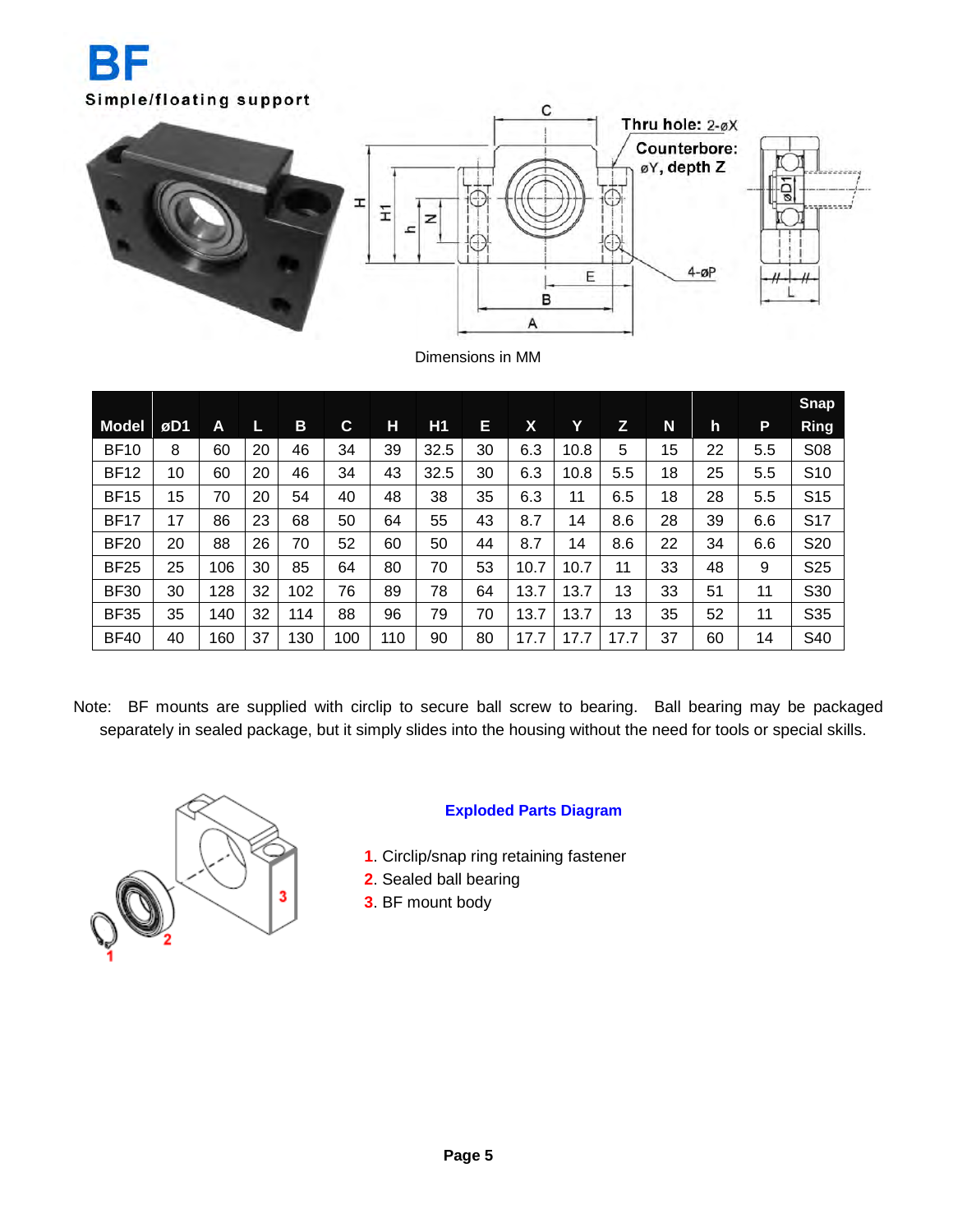# **FK**<br>Fixed Side



|                                                                                                             |                 |      |    |      |      |                 | Dimensions in MM |            |    |                |                |     |      |                |
|-------------------------------------------------------------------------------------------------------------|-----------------|------|----|------|------|-----------------|------------------|------------|----|----------------|----------------|-----|------|----------------|
| <b>Model</b>                                                                                                | dd1             | L    | н  | F    | E.   | Dg <sub>6</sub> | A                | <b>PCD</b> | B  | L1             | <b>T1</b>      | X   | Y    | Z              |
| FK <sub>5</sub>                                                                                             | $5\overline{)}$ | 16.5 | 6  | 10.5 | 18.5 | 20              | 34               | 26         | 26 | 5.5            | 3.5            | 3.4 | 6.5  | $\overline{4}$ |
| FK <sub>6</sub>                                                                                             | 6               | 20   | 7  | 13   | 22   | 22              | 36               | 28         | 28 | 5.5            | 3.5            | 3.4 | 6.5  | 4              |
| FK <sub>8</sub>                                                                                             | 8               | 23   | 9  | 14   | 26   | 28              | 43               | 35         | 35 | $\overline{7}$ | $\overline{4}$ | 3.4 | 6.5  | 4              |
| <b>FK10</b>                                                                                                 | 10              | 27   | 10 | 17   | 29.5 | 34              | 52               | 42         | 42 | 7.5            | 5              | 4.5 | 8    | 4              |
| <b>FK12</b>                                                                                                 | 12              | 27   | 10 | 17   | 29.5 | 36              | 54               | 44         | 44 | 7.5            | 5              | 4.5 | 8    | 4              |
| <b>FK15</b>                                                                                                 | 15              | 34   | 17 | 17   | 36   | 40              | 63               | 50         | 52 | 10             | 6              | 5.5 | 9.5  | 6              |
| <b>FK20</b>                                                                                                 | 20              | 52   | 22 | 30   | 50   | 57              | 85               | 70         | 68 | 8              | 10             | 6.6 | 11   | 10             |
| <b>FK25</b>                                                                                                 | 25              | 57   | 27 | 30   | 60   | 63              | 98               | 80         | 79 | 13             | 10             | 9   | 15   | 13             |
| <b>FK30</b>                                                                                                 | 30              | 62   | 30 | 32   | 61   | 75              | 117              | 95         | 93 | 11             | 12             | 11  | 17.5 | 15             |
| <u>Yellow shaded area above indicates sizes we do not stock but can obtain as special order in QUANTITY</u> |                 |      |    |      |      |                 |                  |            |    |                |                |     |      |                |

Notes: FK mounts come complete with bearing spacer bushings, locking nut and set screws for locking nut. Some manufacturers refer to their flange type simple end supports as "FK" style and others call them "WBK" style. Our present provider uses the FK designation.



- **5**. Angular contact ball bearings (2)
- **6**. FK mount body

### **Load Ratings/Speed Information**

|              | Static Load | Dynamic    | Max Speed |
|--------------|-------------|------------|-----------|
| Model        | (kgf)       | Load (kgf) | (rpm)     |
| <b>FK10</b>  | 266         | 133        | 16,800    |
| <b>FK 12</b> | 305         | 153        | 15,400    |
| <b>FK 15</b> | 350         | 175        | 13,300    |
| <b>FK 17</b> | 610         | 305        | 11,200    |
| <b>FK 20</b> | 845         | 423        | 9,300     |
| FK 25        | 1,050       | 525        | 8,400     |
| <b>FK 30</b> | 1,510       | 755        | 7,000     |

Note that set screws/inserts inclued with fixed supports are sometimes supplied as a single unit where a brass protective tip is actually attached to the set screw.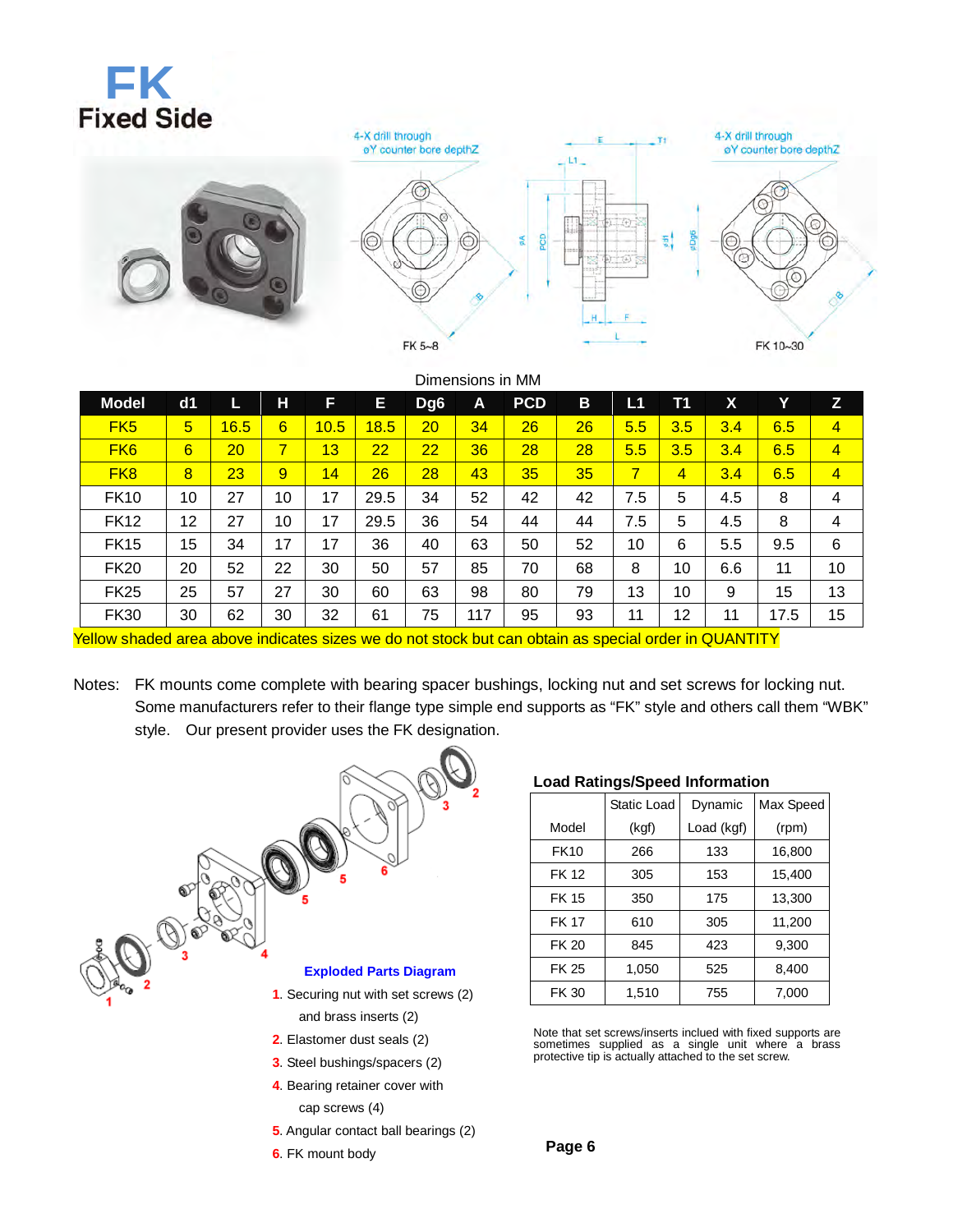

### 4-X drill through øY counter bore depthZ



Dimensions in MM

| <b>Model</b>    | d1 |    | н  | F              | Dg <sub>6</sub> | A   | <b>PCD</b> | B  | Х   | Υ    | z              |
|-----------------|----|----|----|----------------|-----------------|-----|------------|----|-----|------|----------------|
| FF <sub>6</sub> | 6  | 10 | 6  | $\overline{4}$ | 22              | 36  | 28         | 28 | 3.4 | 6.5  | $\overline{4}$ |
| <b>FF10</b>     | 8  | 12 | 7  | 5              | 34              | 43  | 35         | 35 | 4.5 | 6.5  | 4              |
| <b>FF12</b>     | 10 | 15 | 7  | 8              | 36              | 52  | 42         | 42 | 4.5 | 8    | 4              |
| <b>FF15</b>     | 15 | 17 | 9  | 8              | 40              | 63  | 50         | 52 | 5.5 | 9.5  | 5.5            |
| <b>FF20</b>     | 20 | 20 | 11 | 9              | 57              | 85  | 70         | 68 | 6.6 | 11   | 6.5            |
| <b>FF25</b>     | 25 | 24 | 14 | 10             | 63              | 98  | 80         | 79 | 9   | 14   | 8.5            |
| <b>FF30</b>     | 30 | 27 | 18 | 9              | 75              | 117 | 95         | 93 | 11  | 17.5 | 11             |

Yellow shaded area above indicates size we do not stock but can obtain as special order in QUANTITY

Some manufacturers refer to this type of end support with the "FF" designation while others use "WBF." They are, in fact, the same in terms of size and function.

Note: FF mounts are supplied with circlip to secure ball screw to bearing. Sealed ball bearing may be packaged separately, but it simply slides into the support body without need for tools or special skills.



### **Exploded Parts Diagram**

- **1**. Circlip/snap ring retaining fastener
- **2**. Sealed ball bearing
- **3**. FF mount body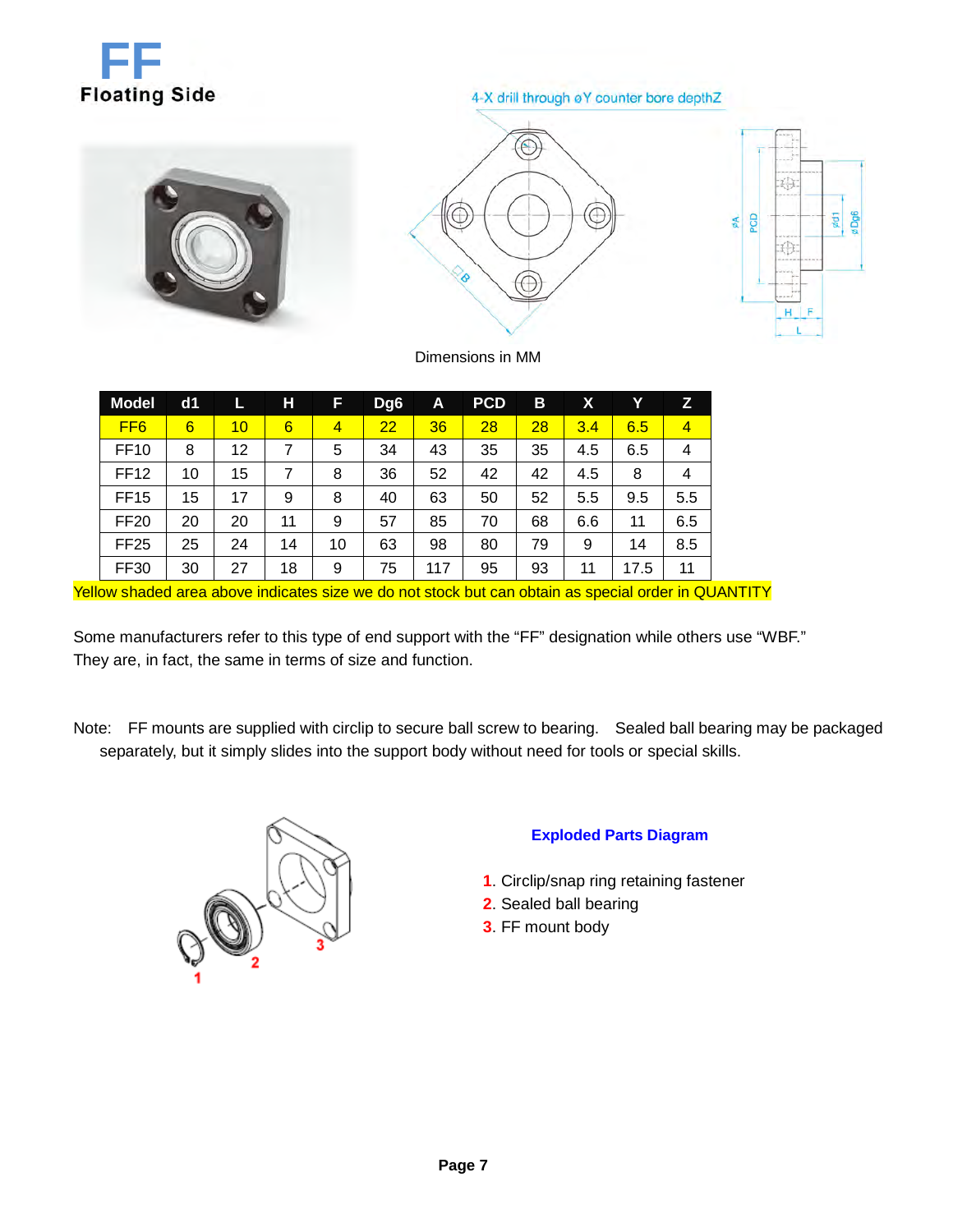

## **MGD Style Ball Screw Nut Bracket**

**(machined from steel)** 

**We stock the MGD16, MGD20 and MGD25 sizes. Other sizes can be special-ordered. CAD drawings are available from our website.** 





|           |                                               |                                                  |                                      |    |    |       |                   |    |                     |                     |      |     |     |    |                |                               |                      |                |    | C                |
|-----------|-----------------------------------------------|--------------------------------------------------|--------------------------------------|----|----|-------|-------------------|----|---------------------|---------------------|------|-----|-----|----|----------------|-------------------------------|----------------------|----------------|----|------------------|
| Model No. |                                               | Size $d_0xP$                                     | D <sub>1</sub> +0.1 D <sub>6</sub> A |    |    | B±0.1 | H <sub>±0.1</sub> | H1 | E1                  | E2                  | N    | S   | S.  | T1 |                | S <sub>2</sub> T <sub>2</sub> |                      | <b>ISO4762</b> |    | Weight<br>(Kits) |
| MGD 16    | $16\times 5$<br>$16\times16$                  | $16 \times 10$                                   | 28.4                                 | 38 | 50 | 35    | 24                | 48 | $50+0.1$            | 20 <sub>±</sub> 0.1 | 20   | 8.4 | M10 | 15 | M <sub>5</sub> | 10                            | BB <sub>2</sub>      | M8             | 37 | 0.91             |
| MGD 20    | $20\times 5$                                  | $20\times20$                                     | 36.4                                 | 47 | 55 | 37.5  | 28                | 56 | $55 + 0.1$          | $23 \pm 0.1$        | 22   | 8.4 | M10 | 15 | M6             | 11                            | BB <sub>2</sub>      | M <sub>8</sub> | 45 | 1.18             |
| MGD 25    | $25*5$<br>$25 \times 25$                      | $25*10$                                          | 40.4                                 | 51 | 55 | 40    | 30                | 60 | $60+0.1$            | $23 + 0.1$          | 22   | 8.4 | M10 | 15 | M <sub>6</sub> | 11                            | BB <sub>2</sub>      | M <sub>8</sub> | 49 | 1.33             |
| MGD32S    | $32\times5$                                   | $32\times10$                                     | 50,4                                 |    |    | 45    |                   |    | 70 <sub>±</sub> 0.1 | $45 + 0.1$          | 12.5 | 14  | M12 |    |                |                               |                      | M12            | ÷  | 2.5              |
| MGD 32    | $32 \times 20$                                | $32 \times 32$                                   |                                      | 65 | 70 | 50    | 35                | 70 | $75 + 0.1$          | $30+0.1$            | 27   |     | M16 | 20 | M <sub>8</sub> | 14                            | BB <sub>2</sub>      | M12            | 52 | 2.77             |
| MGD 40    | $40\times5$<br>$40 \times 12$<br>$40\times20$ | $40 \times 10$<br>$40\times16$<br>$40 \times 40$ | 63,4                                 | 78 | 80 | 60    | 42                | 84 | $90+0.1$            | $35 + 0.1$          | 31   | 15  | M18 | 25 | M <sub>8</sub> | 17                            | ٠<br>BB <sub>1</sub> | M14            | 66 | 3,61             |



## **HD Style Ball Screw Nut Bracket**

 $1 \text{ km} + \text{m}$ 

**(machined from aluminum)** 

**We stock the HD16, HD20, HD25 and HD32 sizes. CAD drawings and PDF spec sheets are available from our website.**

- Precision machined from aluminum. The HD brackets are excellent quality but cost significantly less than MGD brackets above.
- Part numbers indicate the size screw upon which these are used. For example, the HD16 model is used in conjunction with the ball nut typically installed on a 16mm Ø screw. The barrel of the ball nut for this size is usually 28mm Ø, so the receiving bore in the bracket is just in excess of that.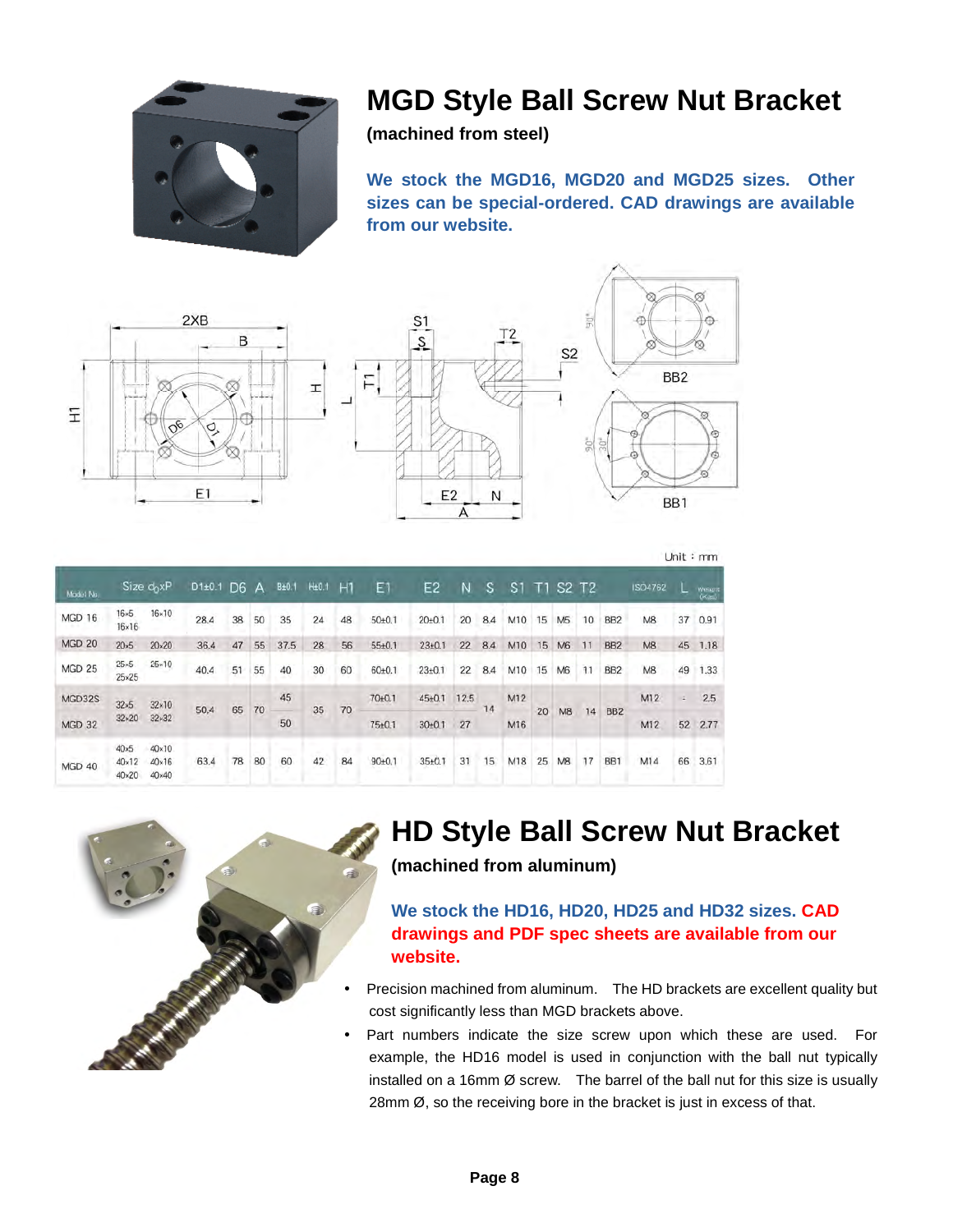## **MBA Style Motor Brackets**

These brackets make it easy to build a ball screw assembly by combining common motors, flexible motor couplings and ball screw end supports. Save both time and money…and get a precision result FAST.



| MBA12-C<br>(NEMA 23)         | 38.1 | 66.7 | M4             | 36 | 74  | 25 | 65 | 50 | 32.5 | 6.6 | 11 | 24 | 20 | 5 | 65                       | 0.71 | FK <sub>12</sub><br>WBK12 | <b>BF12</b> |
|------------------------------|------|------|----------------|----|-----|----|----|----|------|-----|----|----|----|---|--------------------------|------|---------------------------|-------------|
| MBA12-D                      | 50   | 70   | M <sub>5</sub> | 36 | 74  | 25 | 65 | 50 | 32.5 | 6.6 | 11 | 24 | 20 | 5 | 65                       | 0.71 | <b>FK12</b><br>WBK12      | <b>BF12</b> |
| MBA15-C<br>(NEMA 23)         | 38.1 | 66.7 | M4             | 40 | 82  | 28 | 70 | 55 | 35   | 6.6 | 11 | 24 | 28 | 5 | 73                       | 1.4  | <b>FK15</b><br>WBK15      | <b>BF15</b> |
| <b>MBA-15-D</b>              | 50   | 70   | M <sub>5</sub> | 40 | 84  | 28 | 70 | 55 | 35   | 6.6 | 11 | 25 | 28 | 5 | 74                       | 1.4  | <b>FK15</b><br>WBK15      | <b>BF15</b> |
| <b>MBA-15-E</b>              | 70   | 90   | M <sub>6</sub> | 40 | 94  | 28 | 88 | 70 | 44   | 8.5 | 14 | 30 | 28 | 6 | 82                       | 1.4  | <b>FK15</b><br>WBK15      | <b>BF15</b> |
| <b>MBA-15-F</b><br>(NEMA 34) | 73   | 98.4 | M <sub>6</sub> | 40 | 92  | 28 | 88 | 70 | 44   | 8.5 | 14 | 29 | 28 | 6 | 81                       | 1.4  | <b>FK15</b><br>WBK15      | <b>BF15</b> |
| MBA20-D                      | 50   | 70   | M <sub>5</sub> | 57 | 113 | 34 | 88 | 70 | 44   | 8.5 | 14 | 29 | 42 | 5 | $\overline{\phantom{a}}$ | 1.61 | <b>FKA20</b>              | <b>BF20</b> |
| MBA20-E                      | 70   | 90   | M <sub>6</sub> | 57 | 113 | 34 | 88 | 70 | 44   | 8.5 | 14 | 29 | 42 | 6 | 102                      | 1.61 | <b>FKA20</b>              | <b>BF20</b> |
| MBA20-F<br>(NEMA 34)         | 73   | 98.4 | M <sub>6</sub> | 57 | 113 | 34 | 88 | 70 | 44   | 8.5 | 14 | 29 | 42 | 6 | 102                      | 1.61 | <b>FKA20</b>              | <b>BF20</b> |

Side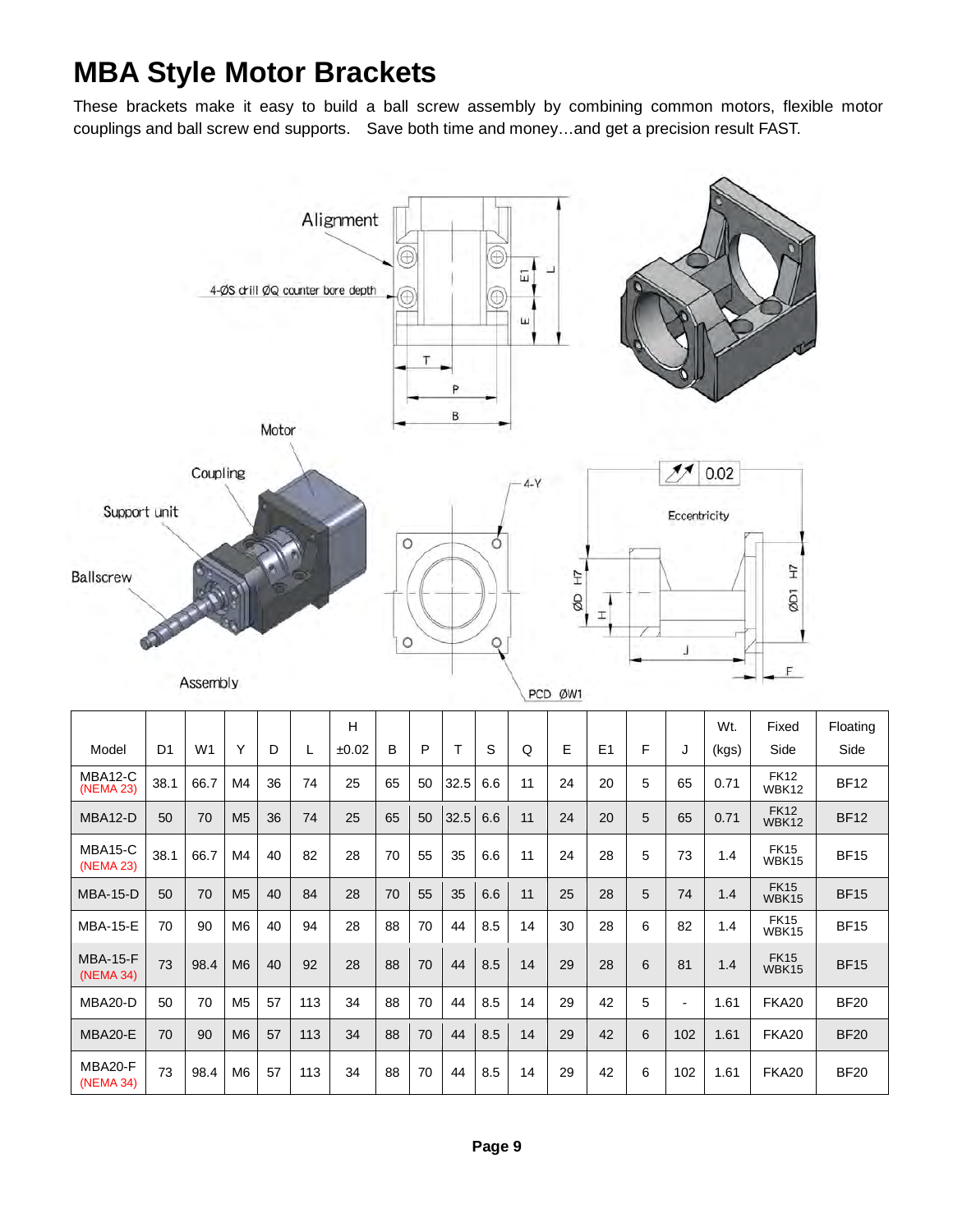## **NEMA Motor Brackets**



These sturdy steel brackets make it easy to mount NEMA standard frame size motors. We stock NEMA 17, NEMA 23 and NEMA 34 versions. Just bolt up your motor, and you are ready to attach it to a ball screw or other device.

Quality construction with durable black paint finish. Welded corner gussets provide extra rigidity. VALUE PRICED!

See images below for dimensions or visit our website to download full-size PDF spec sheets.



### Part Number: NEMA17-MB





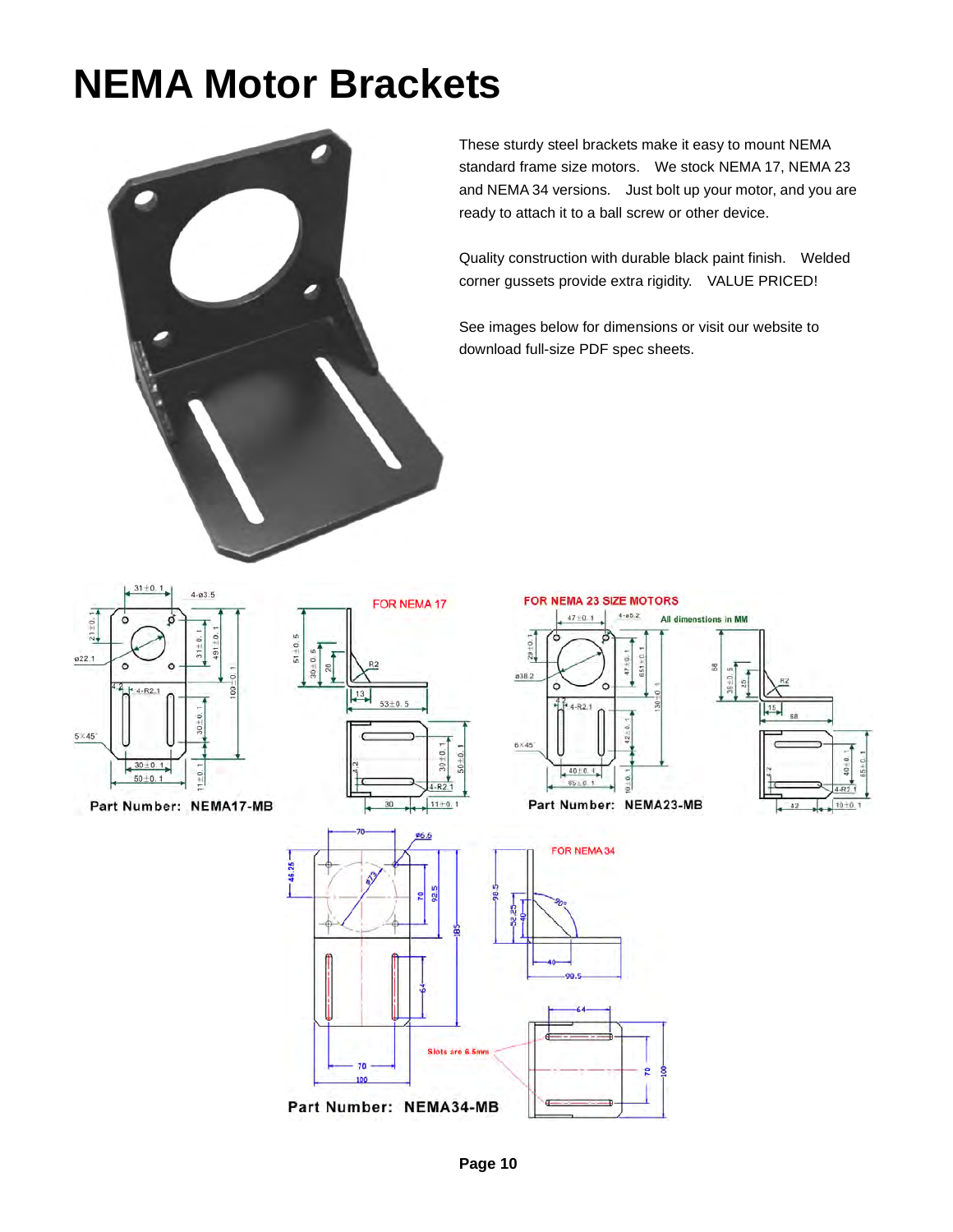### **DR1-C Flexible Motor Couplings** (stainless steel construction)



The DR1-C flexible motor coupling line provides an economical way to connect motors to ball screws and other shafts via clamping pressure applied by two set screws. **Durable stainless steel construction.** These couplings offer higher torque ratings than similar couplings manufactured from aluminum.

| Part#                                        | Length | Diameter | d <sub>1</sub> | d2   | <b>Rated Torque</b>      | Eccentricty |                    |  |  |  |
|----------------------------------------------|--------|----------|----------------|------|--------------------------|-------------|--------------------|--|--|--|
|                                              | (L)    | (D)      |                |      | Max Torque               | Error       | <b>Shaft Angle</b> |  |  |  |
| DR1-C-20X25-5X5                              | 25     | 20       | 5              | 5    | $1.5$ N.m.<br>$3.0$ N.m. | $±0.2$ mm   | ≤2°                |  |  |  |
| DR1-C-25X30-5X6.35                           | 30     | 25       | 5              | 6.35 | $1.5$ N.m.<br>3.0 N.m.   | $±0.2$ mm   | ≤2°                |  |  |  |
| DR1-C-25X30-6X6.35                           | 30     | 25       | 6              | 6.35 | $1.5$ N.m.<br>3.0 N.m.   | ±0.2mm      | ≤2°                |  |  |  |
| DR1-C-25X30-8X5                              | 30     | 25       | 8              | 5    | $1.5$ N.m.<br>3.0 N.m.   | ±0.2mm      | ≤2°                |  |  |  |
| DR1-C-25X30-8X6.35                           | 30     | 25       | 8              | 6.35 | $1.5$ N.m.<br>3.0 N.m.   | $±0.2$ mm   | ≤2°                |  |  |  |
| DR1-C-25X30-10X5                             | 30     | 25       | 10             | 5    | $1.5$ N.m.<br>3.0 N.m.   | ±0.2mm      | ≤2°                |  |  |  |
| DR1-C-25X30-10X6                             | 30     | 25       | 10             | 6    | $1.5$ N.m.<br>3.0 N.m.   | $±0.2$ mm   | ≤2°                |  |  |  |
| DR1-C-25X30-10X6.35                          | 30     | 25       | 10             | 6.35 | $1.5$ N.m.<br>3.0 N.m.   | $±0.2$ mm   | ≤2°                |  |  |  |
| DR1-C-25X30-10X8                             | 30     | 25       | 10             | 8    | $1.5$ N.m.<br>$3.0$ N.m. | $±0.2$ mm   | ≤2°                |  |  |  |
| DR1-C-25X30-12X5                             | 30     | 25       | 12             | 5    | $1.5$ N.m.<br>3.0 N.m.   | $±0.2$ mm   | ≤2°                |  |  |  |
| DR1-C-25X30-12X6.35                          | 30     | 25       | 12             | 6.35 | $1.5$ N.m.<br>3.0 N.m.   | $±0.2$ mm   | ≤2°                |  |  |  |
| DR1-C-25X30-12X8                             | 30     | 25       | 12             | 8    | $1.5$ N.m.<br>3.0 N.m.   | ±0.2mm      | ≤2°                |  |  |  |
| All DD1-C couplings rated for 15,000 may DDM |        |          |                |      |                          |             |                    |  |  |  |

**Specifications and sizes** (mm) [note that 6.35mm = ¼"]

**All DR1-C couplings rated for 15,000 max. RPM.**

Note: We will be adding additional sizes in this style.

Special sizes can be supplied via special order (minimum quantities apply).